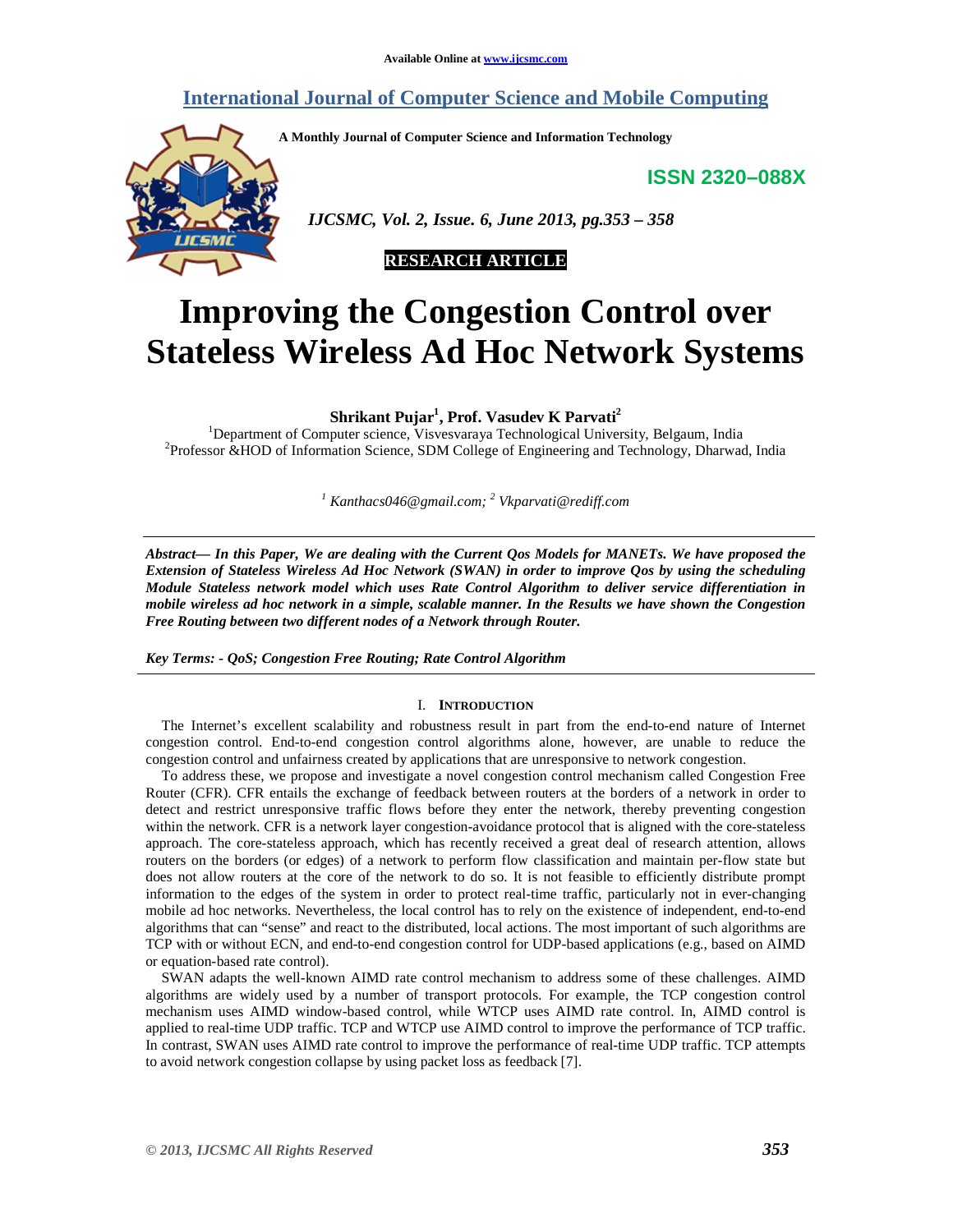#### II. **EXISTING SYSTEM**

The QoS model described in this paper is called Stateless Wireless Ad hoc Network (SWAN) model. It is a distributed network QoS with stateless approach using rate control for UDP and TCP best-effort traffic based on AIMD (Additive Increase Multiplicative Decrease) [7]. Like DEQA model, it also uses ECN (Explicit Congestion Notification) to regulate real-time traffic in order to react dynamically to topology changes.



Fig. 1 describes the architecture of SWAN model.

The two main functional block of SWAN model are Classifier and Traffic Shaper which both operate between IP and MAC layer. The role of Classifier is to distinguish real-time traffic that should not go through Shaper. The traffic shaper in this model is represented by simple Leaky bucket shaper which is used to shape best-effort traffic based on the information from Rate Controller in order to delay best-effort packets and thus provide more bandwidth to real-time traffic.

 Admission Controller is a block located at source node. Its function is to send a probe request toward the destination node to estimate resources availability. Based on this information, Admission Control module decides whether admit or reject the request. The advantage of SWAN is that all nodes regulate best-effort traffic independently and each source node uses admission control for real-time sessions. When a new real-time flow is allowed by admission control block, all packets, belonging to the particular flow, are marked as a real-time packets. Due to this marking, classifier bypasses shaper and packets remain unregulated.

The fact that SWAN is a stateless model and thus it does not require maintaining information at network nodes makes it very scalable and robust QoS model solution for MANETs. The lack of reservation and signalization mechanism means that this QoS model is not suitable for hard QoS provisioning but it was not the design goal of this model.

#### III. **PROPOSED SYSTEM**

As stated above, SWAN model is suitable for dynamic MANET topologies. It provides soft QoS in a scalable and robust manner by means of distributed network approach with traffic rate control.

We consider the ability of the model to differentiate only between two types of traffic as a drawback. Typically, there is a need to provide service differentiation in a more precise way than only real-time traffic and best-effort traffic. In many scenarios, real-time traffic needs to be differentiated according to various parameters, e.g. priority. Therefore, this paper proposes an extension to SWAN model with a scheduling module and rate control improvement. The architecture of our proposal is illustrated in the Figure 2.



Fig. 2 Proposed Extension of SWAN model.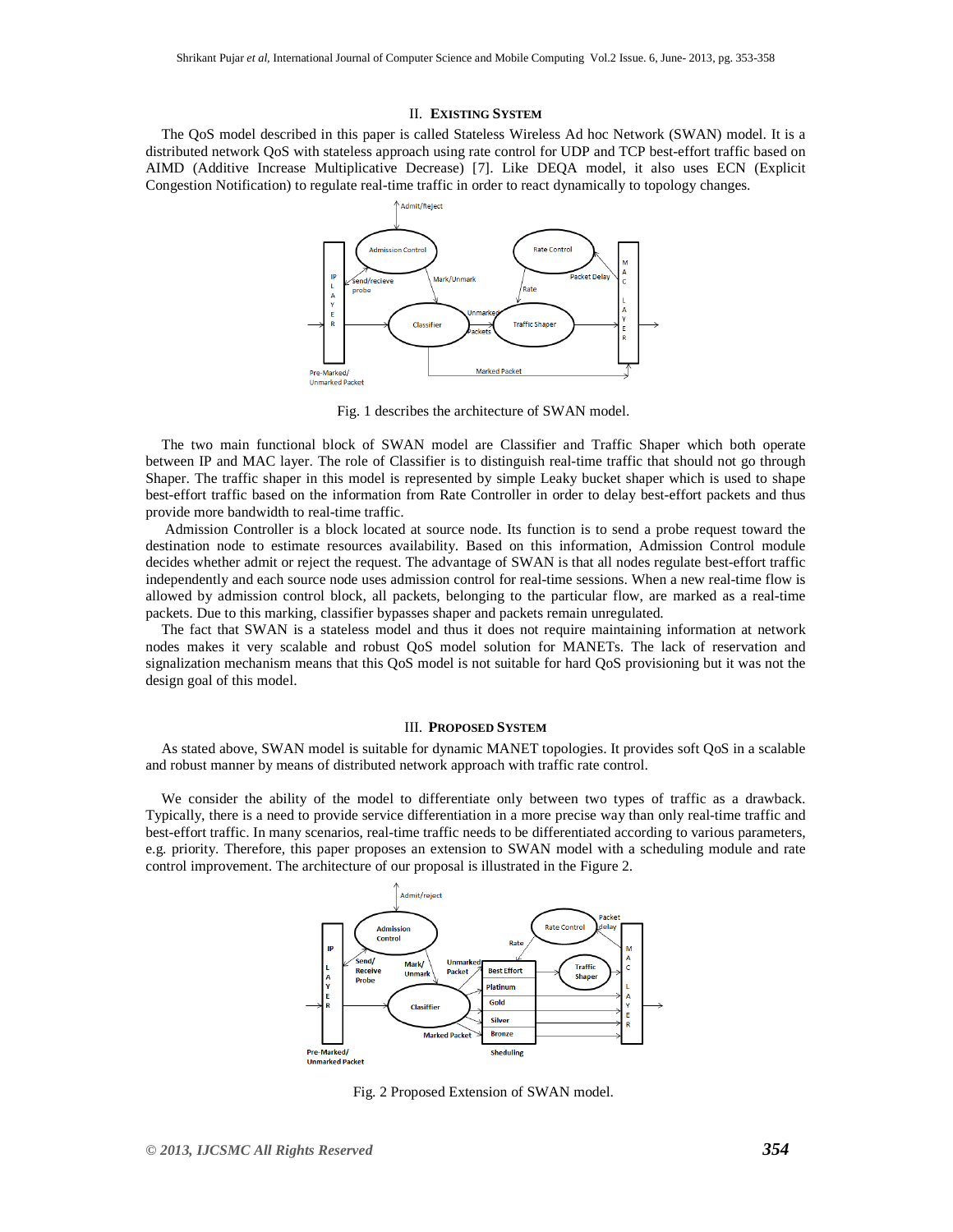The scheduling module has been added to the former SWAN model, between Classifier and MAC. Then, the functionality of SWAN model has been modified in the following manner. If Admission Controller admits the request, Classifier differentiates packets according to their marking to five classes: Platinum, Gold, Silver, Bronze, and Best-effort. Then, packets are queued in respective queues and wait for the transmission. There is a special queue for best-effort traffic which can be shaped by traffic shaper, based on the information from rate controller, in a similar way like in the former SWAN model.

#### IV. **METHODOLOGY**

In this we have mainly three Modules Source Module, Router Module, Destination Module.

*A. Source module :* 

Sending data in the form of packet.

1. Input data entities: Message to be transmitted from the source to the destination node in the form of packet with IP address for its identification.

2. Algorithm : not applicable

3. Output : formatted packet with the required information for communicating between the source  $\&$  the destination node.

*B. Router Module :* 

Using rate control and leaky bucket algorithm to rank the nodes in the network.

1. Input data entities: Receives data from source node and determine the rate of the packets

2. Algorithm : Leaky bucket and AIMD

3. Output : Transfers packets into destination nodes

*C. Destination Module :* 

Packets are received from the router nodes.

1. Input data entities: Message to be received from the router to the Destination node in the form of packets.

2. Algorithm: not applicable

3. Output: Formatted packets with the requirement Information for communication between Source and destination nodes.



Fig. 3 State Diagram for Congestion Control over SWAN

#### V. **ALGORITHM ANALYSIS**

#### *A. Leaky Bucket Algorithm*

The "leaky bucket" algorithm is key to defining the meaning of conformance. The leaky bucket analogy refers to a bucket with a hole in the bottom that causes it to "leak" at a certain rate corresponding to a traffic cell rate parameter the "depth" of the bucket corresponds to a tolerance parameter each cell arrival creates a "cup" of fluid flow "poured" into one or more buckets for use in conformance checking. The Cell Loss Priority (CLP) bit in the ATM cell header determines which bucket(s) the cell arrival fluid pours into. In the algorithm, a cell counter represents the bucket. This counter is incremented by one for each incoming cell.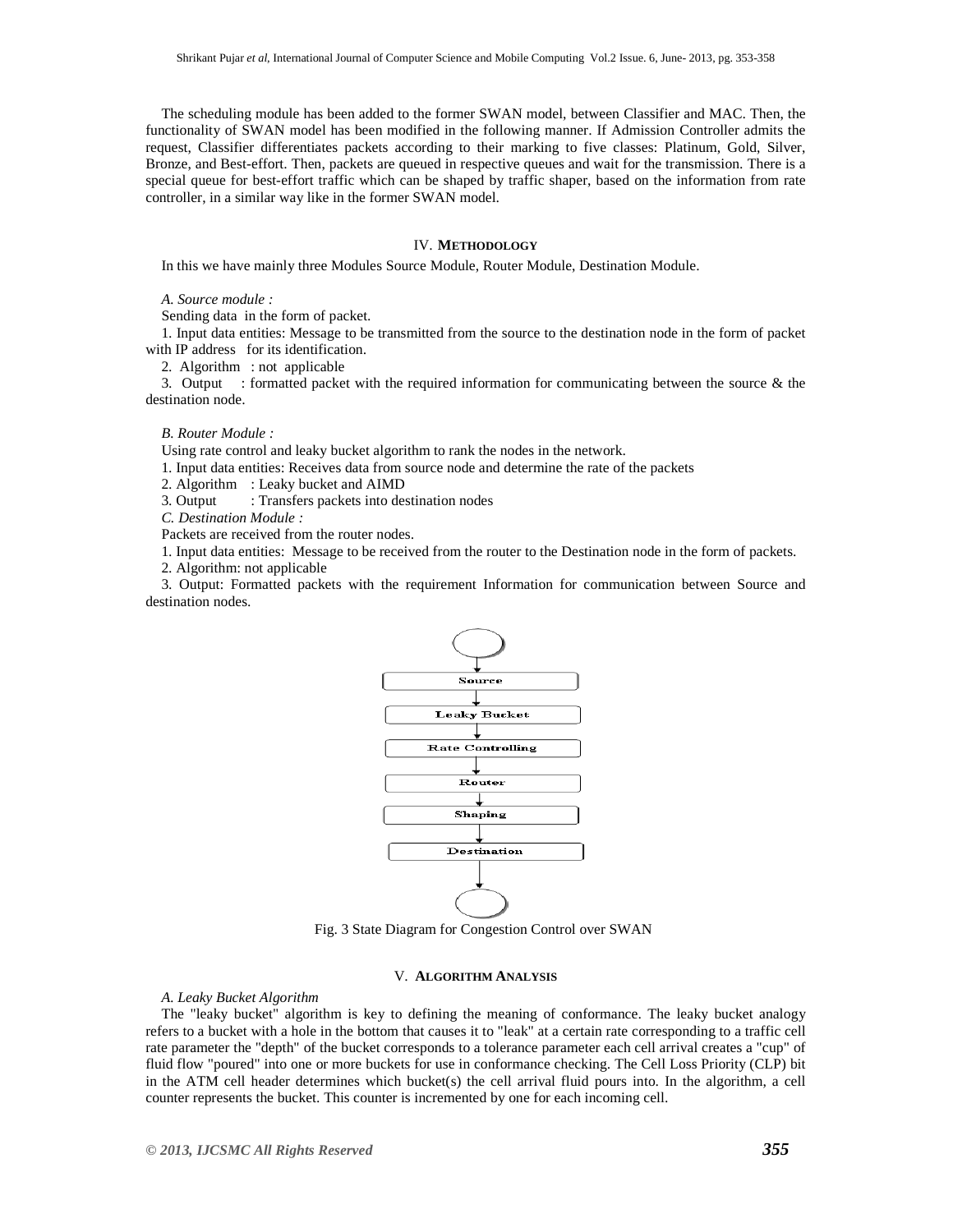The "leak rate" in the algorithm is the decrement rate which reduces the counter value by one at certain intervals. This rate is given by the cell rate under consideration and is governed by the minimum distance between two consecutive cells. The bucket volume is analogous to the cell counter range, which is represented by the permissible time tolerance for the incoming cells. This value is determined through the traffic contract or is set by the network provider and is called CDVT (cell delay variation tolerance). If the counter exceeds a certain value, the cells are assumed not to conform to the contract.

Algorithm:

Case : Checking the content of the Bucket.

Initially the Bucket Content = Bucket content at last compilation time - (current time - last compilation time)  $F=X-(t-LCT)$ 

if "Bucket content now  $< 0$ " Then Bucket content =0 or Conforming Cell Else Bucket is having some content If "Bucket Content now > Size" Then. Non- Conforming Cell in the Bucket

Else

Conforming the Cell and also Incrementing the Bucket content By I and last Compile time becomes current time.

 $X = F + I$ :  $LCT = t$ : End if End if

*B. AIMD rate control algorithm* 

The SWAN AIMD rate control algorithm is shown in Fig. Every T seconds, each mobile host increases its transmission rate gradually (additive increase with increment rate of c Kbps) until the packet delays become excessive. The rate controller detects excessive delays when one or more packets have greater delays than the threshold delay d sec. As soon as the rate controller detects excessive delays, it backs off the rate (multiplicative decrease by r percent). The threshold delay d is based on the real-time delay requirements of applications in wireless network.

The shaping rate is adjusted every T seconds. The period T should be small enough to be responsive to the dynamics of mobile ad hoc networks. If there is a large difference between the shaping rate and the actual transmission rate, then a mobile host is capable of transmitting a burst without due control, potentially limiting the performance of real-time traffic. To resolve this problem, the rate controller monitors the actual transmission rate. When the difference between the shaping rate and the actual rate is greater than g percent of the actual rate, then the rate controller adjusts the shaping rate to be g percent above the actual rate. This "gap" (i.e., g percent) allows the best-effort traffic to increase its actual rate gradually.

Algorithm: CASE : Procedure for update and shaping rate called every T second period

if "Packet Delay is Greater than Threshold delay d sec" then Multiplicative decrease by (Rate) r %  $S \leftarrow S * (1-r/100)$ Else Additive increase by increment rate of c Kbps  $S \leftarrow S + c$ If "Diff between Actual rate and Shaping rate is > (gap) g % of Actual rate"  $((S-a) > a * g/100)$ Then Adjust Shaping rate to match the Actual rate  $S \leftarrow a*(1+g/100)$ end if end if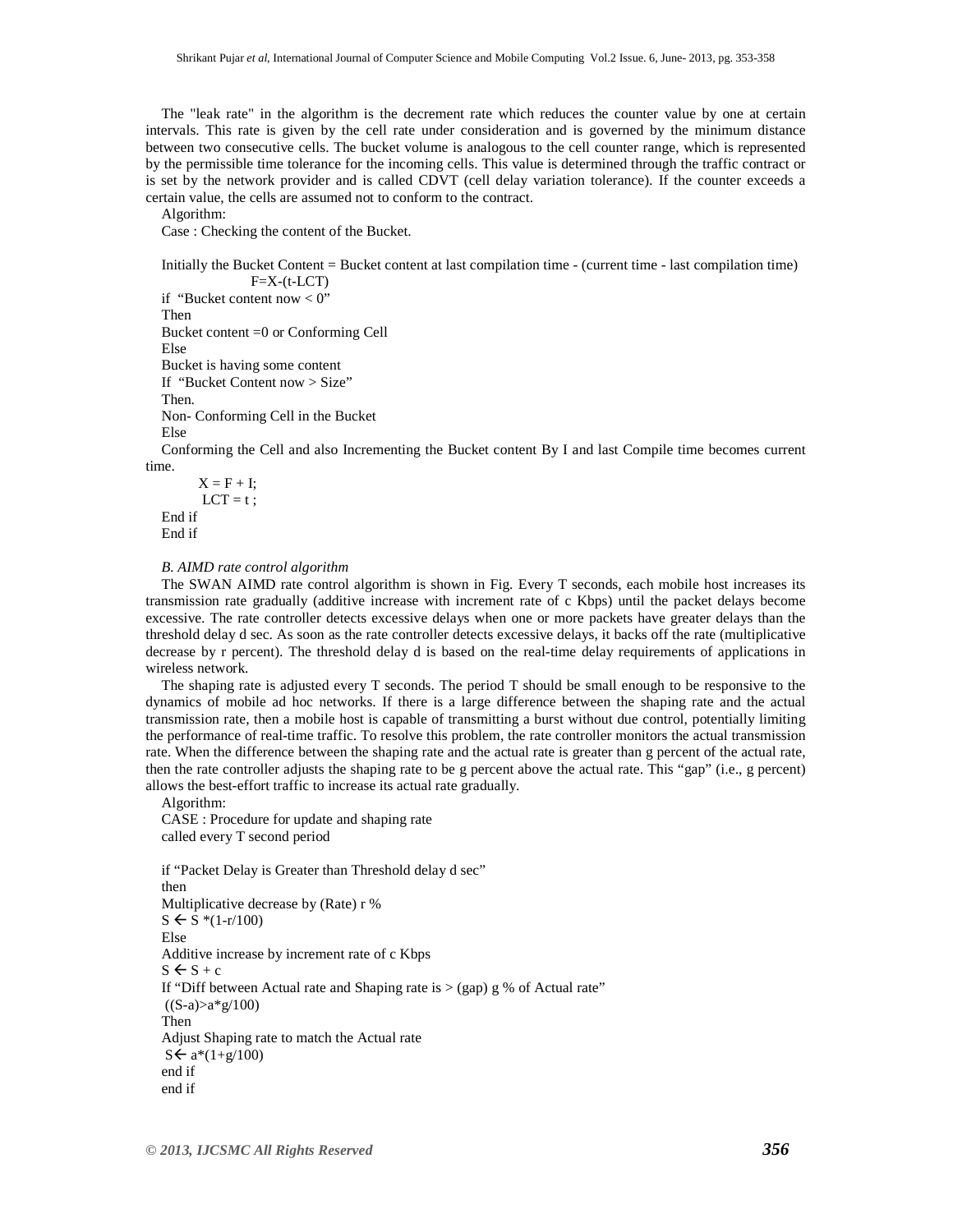Advantages of SWAN Model:

1. Increased Source Data Rate, Unchanged Queue Size:

In this case the source data rate of source is increased and the data rates of sources are maintained at the same level as the original case.

2. Reduced Queue Size, Unchanged Source Data Rate:

In this case the source data rates are unchanged and the queue size of node is reduced to minimum packets.

3. Average end-to-end delay

Limitations of SWAN Model:

- 1. Networks with large bandwidth-delay.
- 2. The slow-start phase of the algorithm

#### VI. **RESULTS**

In the Sender side, sender is selected valid text file from the directory and content of that is displayed on the provided text area in the window. then, selected file will be transferred to Router machine which is in the form of packets. In the sender module any algorithms are not acceptable.

|                | <b>SENDER</b>                                                                                                                        |                       |
|----------------|--------------------------------------------------------------------------------------------------------------------------------------|-----------------------|
|                | Choose File C:\Users\shrikant\Desktop\stp\Relay.java                                                                                 | <b>Browse</b>         |
|                | <b>Content of the File is:</b>                                                                                                       |                       |
|                | $t!(t=0)$ {<br>break;<br>System.out.println("Done");<br>ois.close();<br>out.close();<br>catch(Exception e)<br>System.out.println(e); |                       |
| $\blacksquare$ | m                                                                                                                                    | $\blacktriangleright$ |

Fig. 4 Shows the Sender Side Window that selects and displayed the text file

In the Router side, two algorithms are implemented first one is Additive Increase and Multiplicative Decrease which is for data rate control. Second is Leaky Bucket algorithm which is for network shaping and constant output rate if input rate is variation. Content of the file will be displayed when receiving and sending. The packets are transferred to Destination machine from the Router side.

|                                                                                                                                                                                                                                                                                                  |                           | <b>ROUTER</b>                                                                                                                                                                                                                                                                      |                          |
|--------------------------------------------------------------------------------------------------------------------------------------------------------------------------------------------------------------------------------------------------------------------------------------------------|---------------------------|------------------------------------------------------------------------------------------------------------------------------------------------------------------------------------------------------------------------------------------------------------------------------------|--------------------------|
| <b>INCOMING PACKETS</b>                                                                                                                                                                                                                                                                          |                           | <b>OUTGOING PACKETS</b>                                                                                                                                                                                                                                                            |                          |
| import java.awt.*;<br>import java.awt.event.*;<br>import java.net.*;<br>import java.io.*;<br>import java.util.*;<br>import javax.swing.";<br>public class Relay extends JFrame implements 1 v<br>$\left  \cdot \right $<br>$-$ n<br><b>No.of Incoming Packets</b><br><b>No.of Marked Packets</b> | ×<br>-<br>٠<br>425<br>335 | import java.awt.*;<br>import java.awt.event.*;<br>import java.net.*;<br>import java.io.*;<br>import java util.";<br>import javax.swing.";<br>public class Relay extends JFrame implements R =<br>$\left\  \cdot \right\ $<br><b>No.of Outgoing Packets</b><br>No.of Marked Packets | ∸<br>Ξ<br>Þ<br>130<br>40 |
| <b>No.of Unmarked Packets</b>                                                                                                                                                                                                                                                                    | 90                        | No.of Unmarked Packets                                                                                                                                                                                                                                                             | 90                       |
| <b>Input Data Rate</b><br><b>Size of Queue</b>                                                                                                                                                                                                                                                   | 0.101429361<br>334        | <b>Output Data Rate</b>                                                                                                                                                                                                                                                            | 0.022123771              |
|                                                                                                                                                                                                                                                                                                  |                           |                                                                                                                                                                                                                                                                                    |                          |

Fig. 5 Shows the Packet receiving and transferring in router

 In Destination side, algorithms are not acceptable. Destination only receives the packets from the Relay machine and simply determines incoming packet rate and keep the packets whatever the Router send.